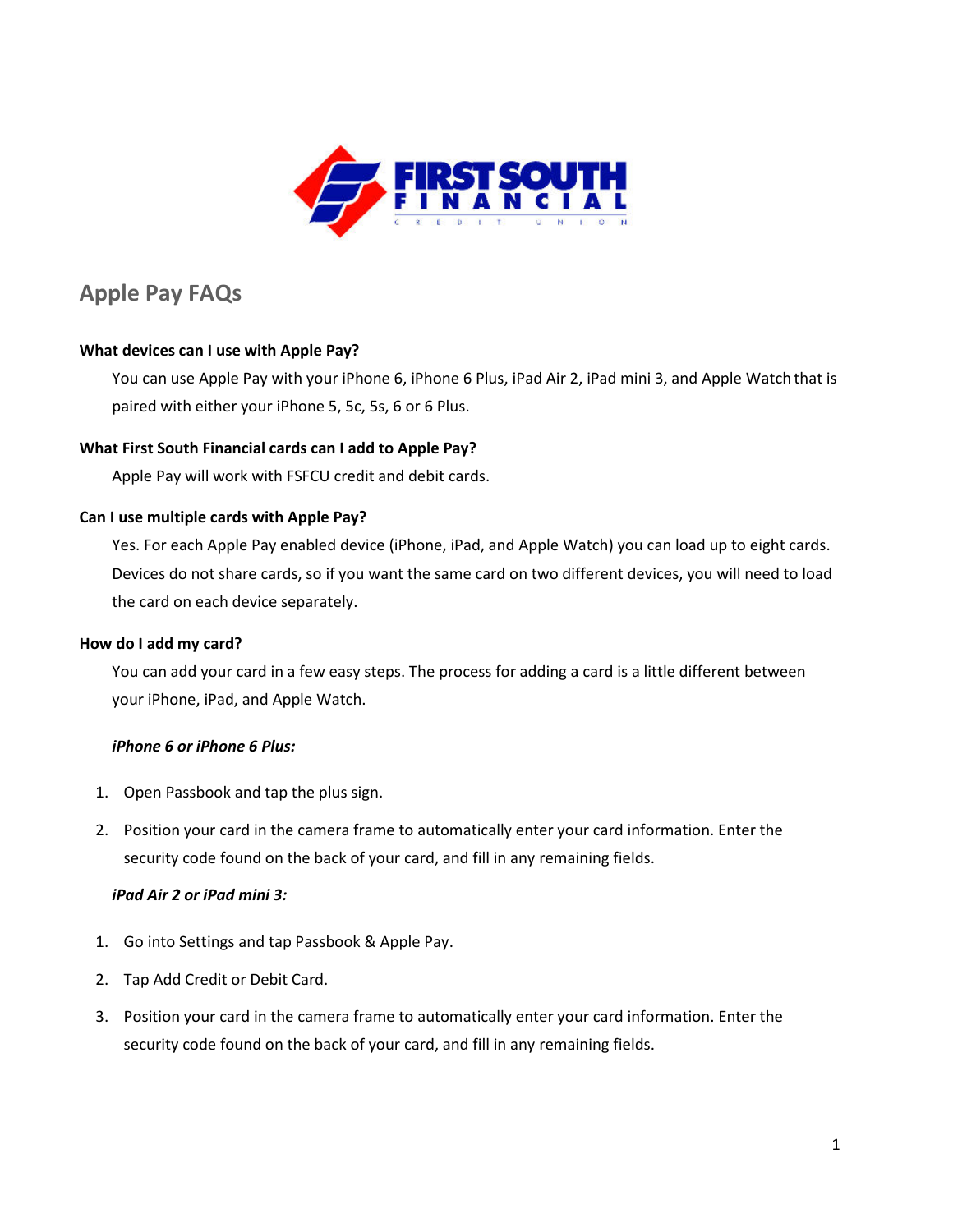

# *Apple Watch:*

- 1. Open the Apple Watch app on your iPhone 5 or 6 (must be running iOS 8.2 or higher) and tap select Passbook & Apple Pay.
- 2. Tap Add Credit or Debit Card.
- 3. Position your card in the camera on your iPhone to automatically enter its information. Enter the security code found on the back of your card.

If requested, follow additional steps to verify your card. After you confirm your First South Financial card has been added to your mobile device, you're ready to use it in Apple Pay.

# **[Why am I being asked to verify my First South Financial](https://www.wellsfargo.com/mobile-payments/apple-pay/faq/%23Expand) card?**

For security reasons, we may need you to provide additional verification to add your First South Financial card to Apple Pay. If necessary, Passbook or the Apple Watch app will tell you how to verify your card.

If your information is verified, you should receive a Passbook or Apple Watch app notification that your card is ready for Apple Pay. If you haven't received a notification after an hour, **866-820-6318**

### **[What is a default card for Apple Pay?](https://www.wellsfargo.com/mobile-payments/apple-pay/faq/%23Expand)**

Your default card for Apple Pay is the card that is automatically used every time you make a purchase.

# **How do I set my First South Financial [card as my default card for Apple Pay?](https://www.wellsfargo.com/mobile-payments/apple-pay/faq/%23Expand)**

Setting your First South Financial card as your default is simple, and you only need to do it once. Go to Settings, Passbook & Apple Pay and tap Default Card selection. Choose your First South Financial card as your default. \*\*Note the first card you add to Apple Pay will automatically be your default card, but you can update it at any time.

### **[Does First South Financial](https://www.wellsfargo.com/mobile-payments/apple-pay/faq/%23Expand) charge anything to use Apple Pay?**

No. First South Financial does not charge a fee for customers to use Apple Pay.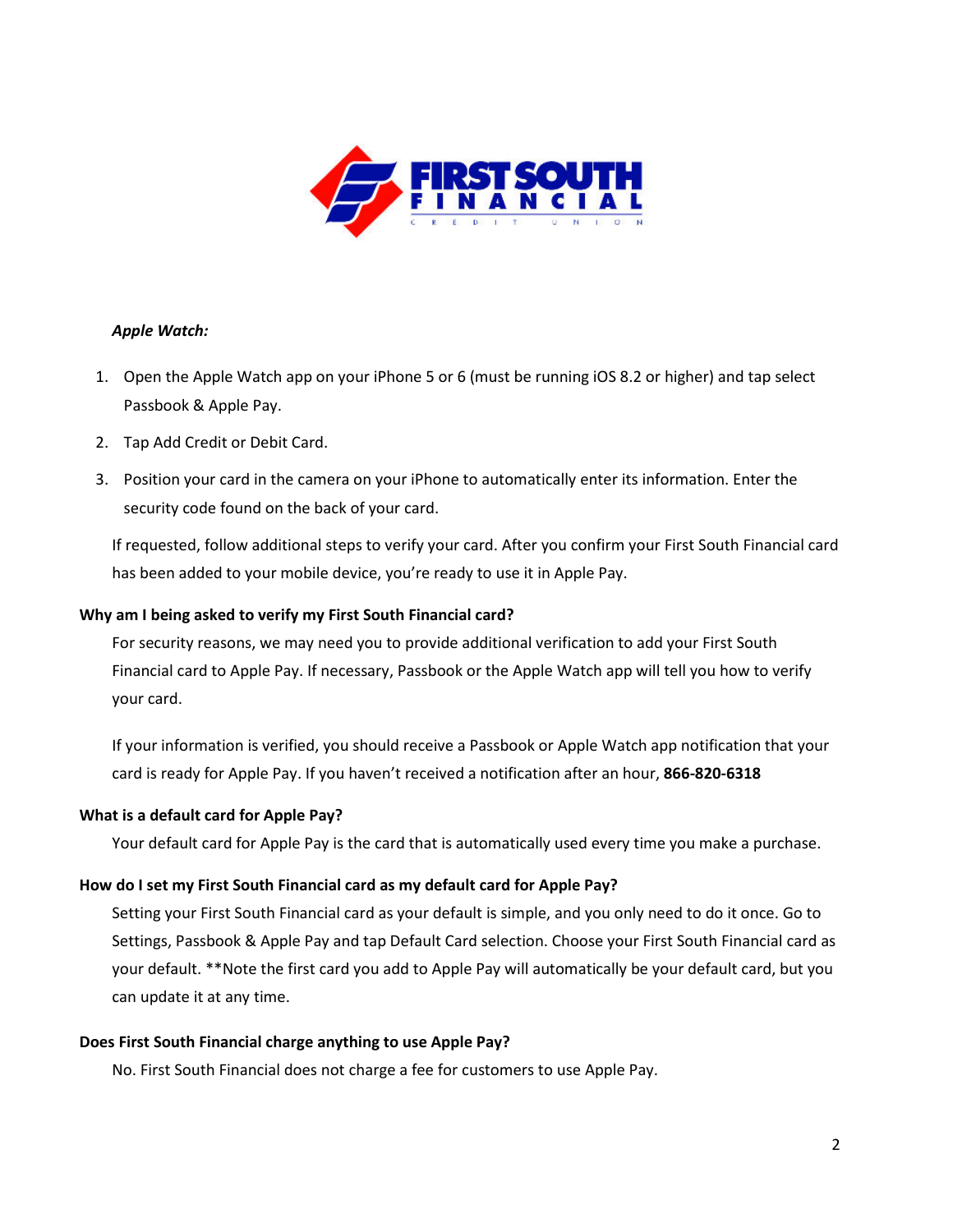

#### **[Where can I use Apple Pay?](https://www.wellsfargo.com/mobile-payments/apple-pay/faq/%23Expand)**

Apple Pay is available on your Apple Pay enabled iPhone 6 or iPad in participating merchant apps, and you can use Apple Pay with your iPhone 6, iPhone 6 Plus, or Apple Watch at more than a million stores and restaurants whose payment terminals are set up to accept contactless payments.

View the list of merchants at the Apple Pay site.<http://www.apple.com/apple-pay/>

#### **[What is a contactless payment?](https://www.wellsfargo.com/mobile-payments/apple-pay/faq/%23Expand)**

Contactless payments are transactions that use chip-based technology and require no physical connection between the payment device (a card or mobile device) and the physical merchant terminal.

# **[Is Apple Pay safe and secure for making payments? How does First South Financial](https://www.wellsfargo.com/mobile-payments/apple-pay/faq/%23Expand) help protect me against [fraud?](https://www.wellsfargo.com/mobile-payments/apple-pay/faq/%23Expand)**

The safety and security of your account information is of the highest importance.

As a security measure, you may receive a "verification required" message when adding your card to Apple Pay. Once verified, an on-screen message will appear stating that the card is ready for use. This verification is part of our multi-layered approach to security in payments.

Additionally, when we review mobile wallet providers we look for payment safety, quality of service, and ease of use for our customers. When you make payments with Apple Pay and your First South Financial card:

- Your full card number is not shown to the merchant or to Apple Pay.
- All transactions are monitored by First South Financials risk and fraud detection systems.